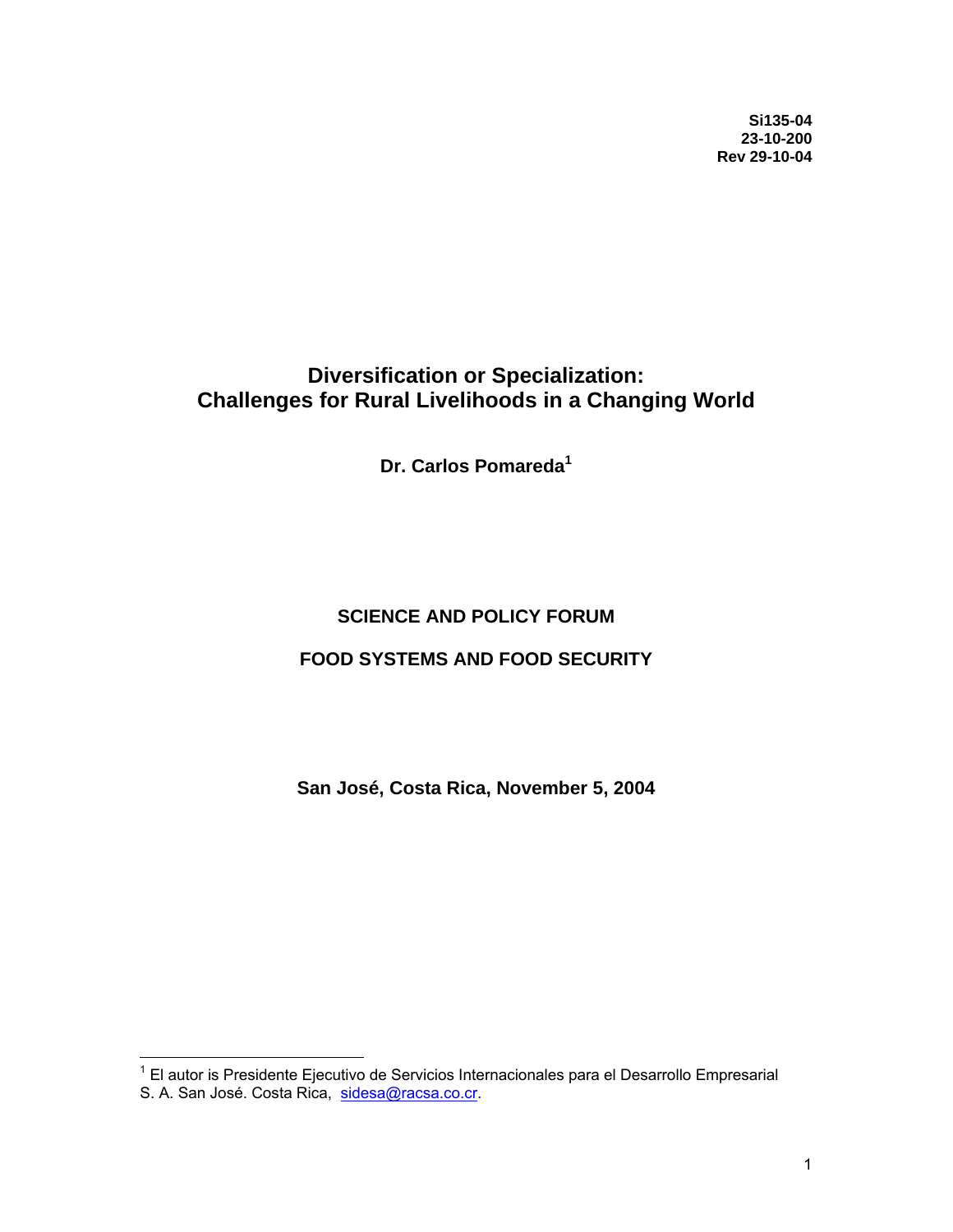#### **1. Introduction**

The process of globalization has become a fact. Firms and individuals face the challenge of adapting to it. Adaptation means reconsidering the way the interactions with the external world used to be, in order to revise them accordingly. This would allow decisions with more and different information and taking action in function of such information. Globalization also means that there is greater awareness of markets for goods and services, in places beyond the usual.

These challenges are faced by rural households in general, but they take a particular form in the case of those dedicated to agriculture<sup>2</sup>. . In those households, the degree of interaction with the external world will be determinant of the actions taken and the results. In agriculture it must be considered that not everyone has the same level of interaction with the external world, because of many reasons.

This paper offers an analysis of the challenges faced by households primarily involved in agriculture, facing the process of globalization. As requested, the paper centers on the issue of specialization or diversification. The paper is organized as follows:

Section 2 offers a brief reference to what should be recognized as part of globalization. The current focus on markets for agricultural goods and market distortions is incomplete. It leads to an unfortunate negative perception of globalization and therefore an attitude of protection. Instead there is need for a broader view and a search for opportunities, as discussed here

Section 3 discusses the rationale of decision making in agriculture, with particular reference to the relation between risk and net return. This is a key matter to address the issue of specialization or diversification. This section makes reference to what should be the desired pattern of diversification.

Section 4 describes the main features of agriculture and rural environments in Central America. This particular reference is necessary because, being the Central American countries small, with a reasonable degree of communications, and quite urbanized; their situation is particular and not comparable to the case of the Andean or African rural households.

<span id="page-1-0"></span> $\overline{a}$ 2 Although thee title refers to rural livelihoods, this paper addresses primarily the caso of agricultural households.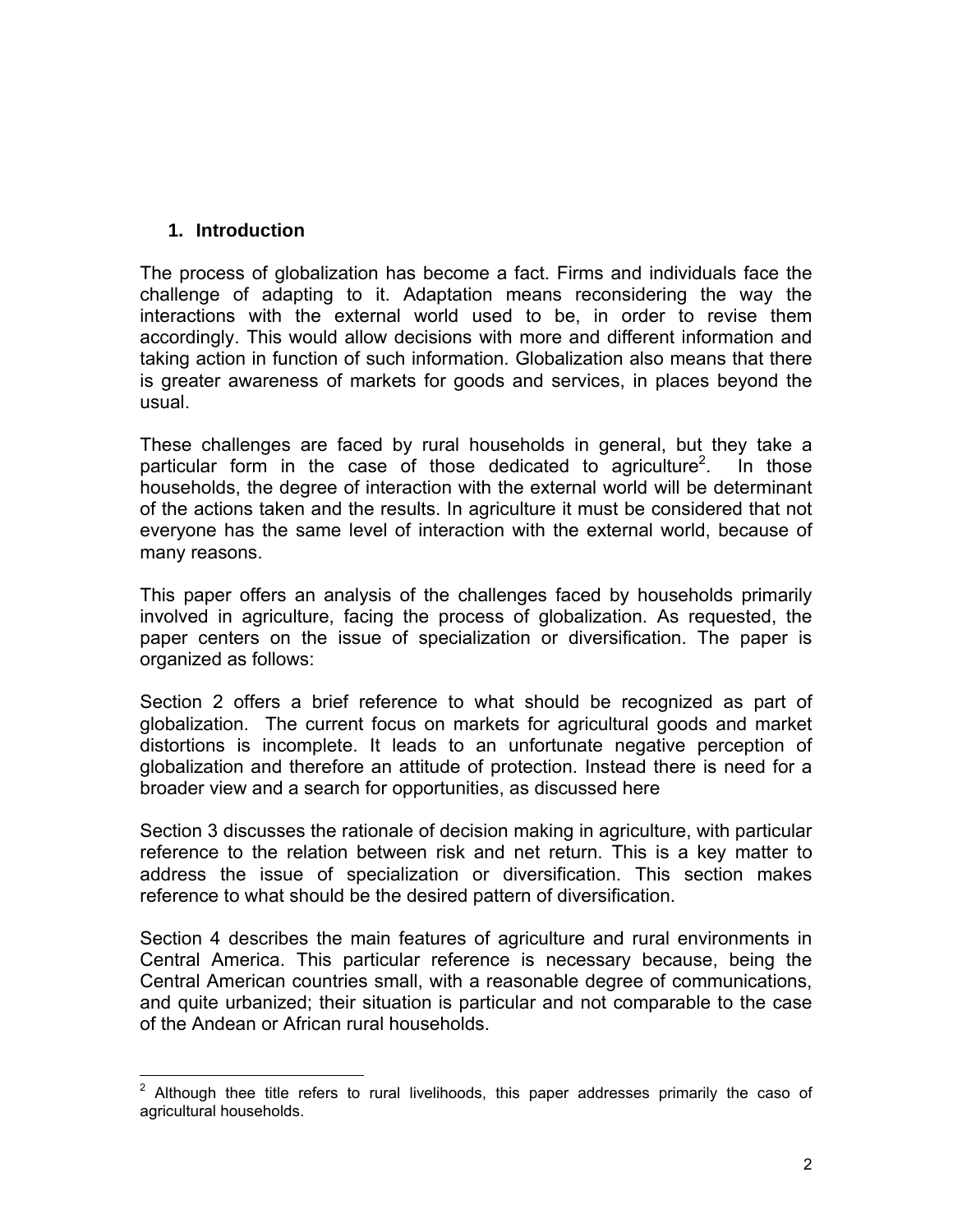Section 5 examines the composition of income of agriculture oriented households. It shows the alternative means of diversification and the related sources of income and their implications.

The trend in rural incomes and other features in the rural sector has resulted because policies oriented such process. It is then important a brief review of such measures, in order to identify needs for change. This is achieved in section 6.

The previous information allows an analysis in section 7 of a possible pattern of change in agricultural households in Central America, in light of expectations associated with globalization and other factors. The paper closes with some concluding comments on section 8, regarding to policies needed to encourage the right type of diversification.

# **2. The Meaning of Globalization**

Globalization is the process that allows greater interaction among persons, firms and governments around the world. It has occurred because the joint effect of at least three forces: First, the interest associated with international trade, to allow corporations to pursue larger markets. Second, as a result of political interest to capture partnerships, in a world were the communist – capitalist division tended to fade out. And third, it has occurred as a result of innovations in communications. The detail behind these major areas would allow several pages, beyond the scope of these notes.

Although globalization has been fostered by those primary forces, globalization is now to stay. Hence, it must be exploited to the best, by everyone wishing to move ahead.

Globalization includes many dimensions: Internet is a service for the world. It has overcome the benefits of the telephone. It means that more people can communicate on a permanent basis and at a much lower cost. This allows strengthening personal and corporate relations, to acquire knowledge, to advertise products and services, to obtain entertainment, etc.

Financial transactions are made now more rapidly and less expensively. It facilitates business to materialize easily; and it allows international financial flows to be an element of greater influence on the behavior of the international economy. Of course faster financial flows also contribute to a more significant international transfer of financial instability.

Tourism has grown substantially, in part due to the fact that more information about sites and opportunities is more readily available. This includes agrotourism and ecotourism offered by farms of any size and location. As a result, competition is also stronger.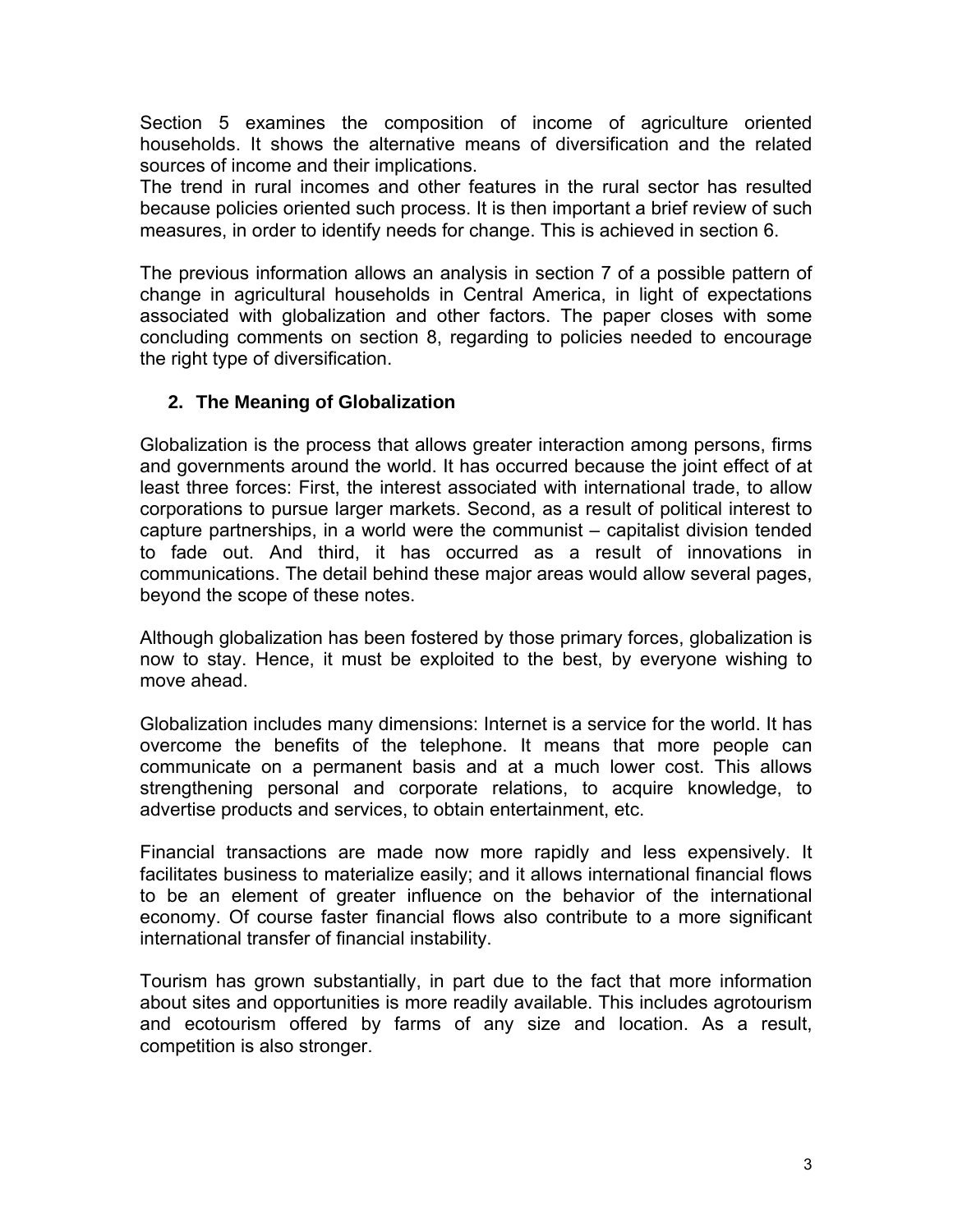Technological innovations, including those for agriculture and agro industry, can now be obtained anywhere in the world: Equipment, tools, materials, seeds, vegetative tissues and embryos, can be purchased anywhere in the world and ordered by mail and paid by electronic or card transfers.

International flows of goods and services are growing substantially, as a result of compliance with common rules and the countries efforts to lower the barriers to trade. Nevertheless, in the particular case of agriculture major constraints, as subsidies in developed countries, and escalating tariffs for more value added products, distort the common rules and work against the benefits of trade for lower income countries.

Globalization means especially that all actors around the world can participate in global relations under common rules. The WTO Agreements and the several other hundreds of agreements, provide the rules for trade, environmental care, labor relations, sanitary and food safety compliance, etc. As they are accepted by governments, they become mandatory and in many cases force revising previously defined national policies.

Globalization is then a process that contributes to place the attention beyond the local site. However, interestingly, when the discussions focus on global matters, small entrepreneurs ask themselves what they should do about it. The advice has gone in several directions including: Building a partnership with other small firms; produce under contract with a larger firm or one in the next step in the production chain; sell the firm to a larger corporation; and resist the trend for generic products and become differentiated. This latter option of course means more management capacity and a much stronger effort to obtain identity..

Given the above, the question is therefore, how could the small business in agriculture benefit from it?. The three comments on this regard to close this section are: First, learn about its meaning and loose the fear to it. Second, learn how to be part of it: And third, take action to be part of it.

As simple as it would seem to engage in globalization for those individuals with some education and financial resources; the fact is that most small agricultural producers are very far away from being able to take the required steps. The point is then to recognize how each individual or community is currently affected or not by globalization; what challenges and opportunities it faces; and what are the steps to follow to take advantage of it. This is a new form of doing the analysis of opportunities for development, beyond the traditional approach of closed economies and local opportunities.

## **3. The Rationale of Decision Making in Agriculture**

Decisions are taken at the agricultural enterprise in a continuous basis. Their relevance and impact depend on the complexity of the issue and the amount of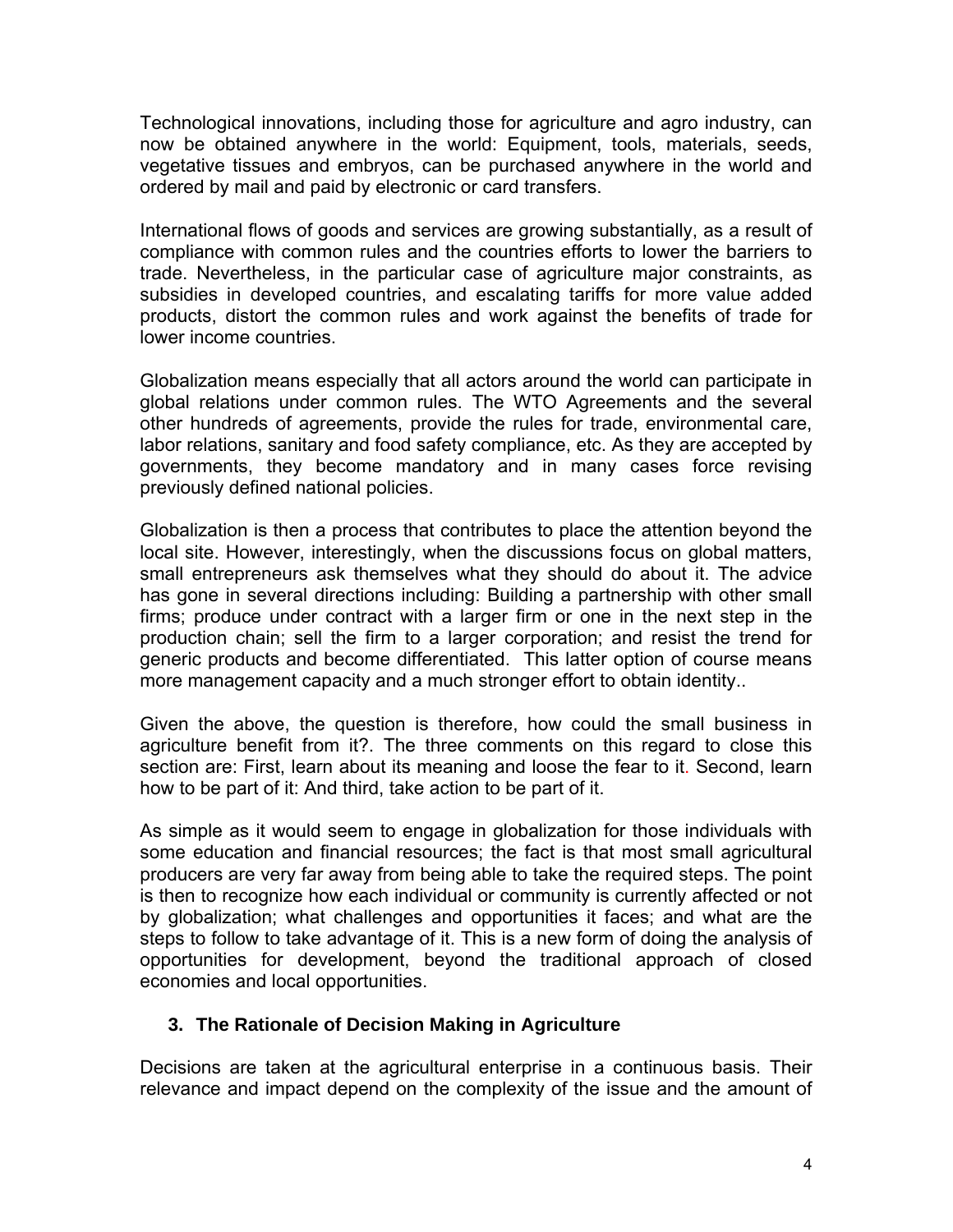resources involved in implementing the decision. Nevertheless, decisions concern to small agricultural enterprises; whether family farms or large agricultural corporations.

In all cases, there are two basic elements that are taken into account: The expected net return of the decision and the implications on risk increase or reduction. The weight provided by each individual to both parameters, depends on his attitudes towards risk. Since the pioneering work of Chayanov (1966), it has been recognized that in general agricultural producers are risk averse. Also, in many cases there is uncertainty (more than risk) when the probability of the expected outcomes is not known.

Other considerations for decision making concern the magnitude of the effort required; the time until the returns are perceived and the requirements of resources, including family labor required. They could in occasions be definitive for the options chosen.

Regarding the risk, this also pertains to various possible considerations. It includes: the risk of market price; the risk of having to engage in larger costs than expected, because sanitary controls; the risk of losing the harvest or part of it, because of weather or other factors; the risk of having the harvest, animals or tools stolen; the risk of being kidnapped; etc. As mentioned earlier, in many of these cases the farmer also faces a high degree of uncertainty.

The exposure to risk means that he producer may not be able to obtain enough income from sales, or that the basic food security of his family is in danger. There may also be the risk that he may not pay his debt, in the case he had borrowed money and lose his property given in guaranty. As each individual has his own risk aversion attitude, ant this may vary over time for the same individual, each one places a different value on these aspects when taking decisions.

Most options open to the producer at the farm unit are characterized by its cost, requirement of resources, and the level of return and associated risk. These characteristics apply to crops under different technologies, rising of animals of different species, producing higher value products such as cheeses (instead of selling fluid milk) and handcrafts. In many cases also producers have other options such as off farm employment and other sources of income.

It is in general observed that the portfolio of choices and subsequent decisions of the producer, are guided by Markowitz (1959) principle of the optimal combination of low variance - high negative covariance among the alternatives. Hazell (1970) introduced later the principle of the risk aversion coefficient, as a means to reveal the weight that each individual gives to these parameters when searching for an optimal combination. Even later, Hazell, Pomareda and Valdes (1986) incorporated the option of agricultural insurance in the risk decision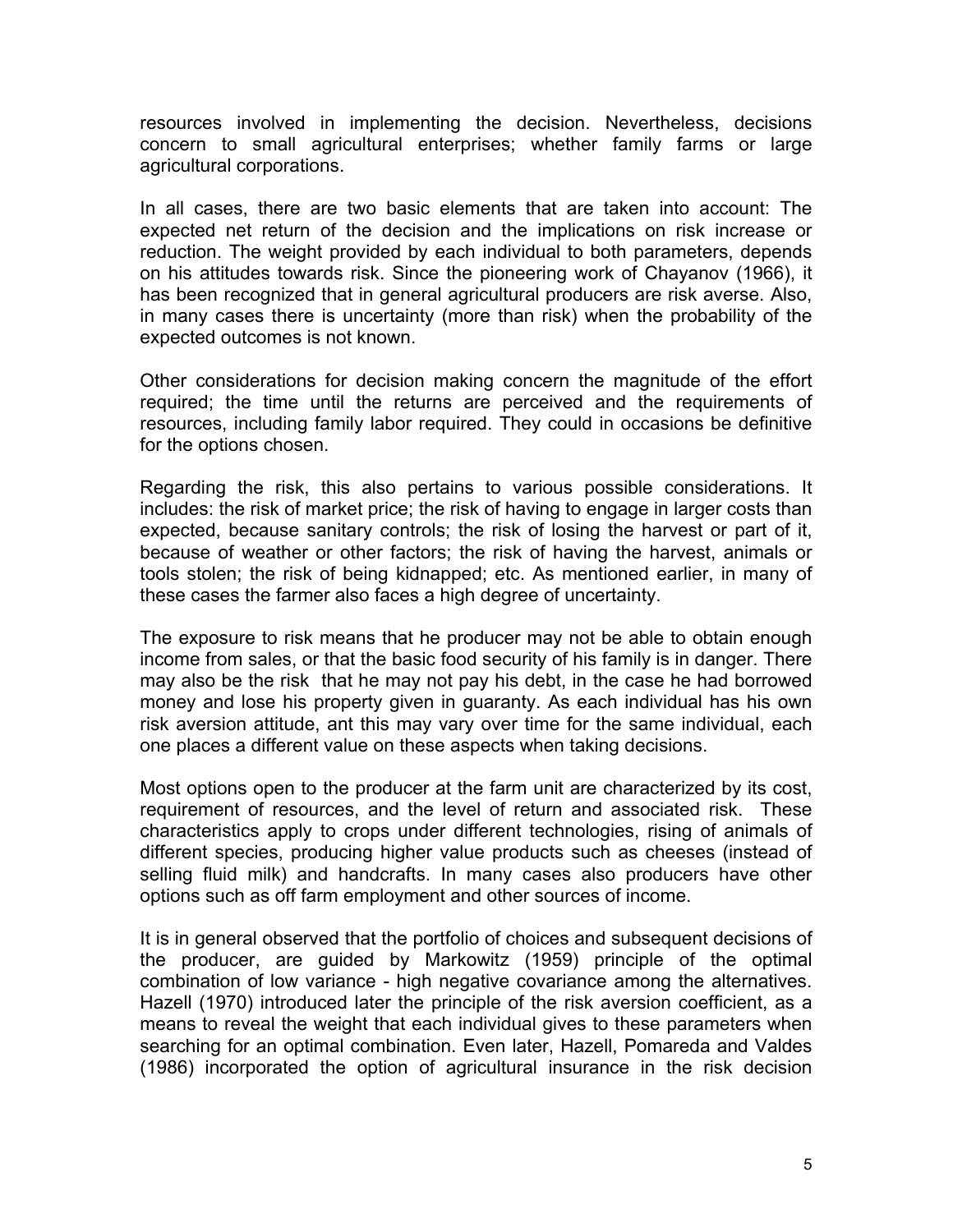model, to allow a higher level of risk taking, when insurance coverage is available at a given premium.

These decision making principles continue in application today and they are likely to remain. What is new on it is the number of options available to the producer. They have increased in the last years. They will become greater as agricultural producers engage in the process of globalization.

The analysis has leaded us into the questioning of specialization. Apparently this would be the right choice as a sole activity, only under absolute no risk and perfect certainty. It is hard to think of an option in small scale agriculture of such fantastic characteristic. However, there are agricultural enterprises which specialize in one alternative, such as chickens, pigs, oranges, rice, etc. However, the particular conditions that allow for this specialization are found especially when such farm activities are not the primary source of income. That is to say that off farm income comes primarily from other sources.

Specialization may not always be the best option when risk is evident or when risk aversion is high.. However it must be admitted that specialization could allow greater efficiency in production. In that case for example, the programming planting and harvest dates of the same crop allow some degree to adequate risk management.

Considering that farm level specialization may be desirable for technical and efficiency reasons, then there is the issue of whether should specialized farming be encouraged as the only source of income; or should it be primarily pursued as a complementary source of income?. There is a trend in the latter direction. One reason why it is occurring is when there is a positive trend in land value. Thus, the producer keeps the land as long as it increases in asset value: It will be rational to keep it, as long as the discounted net benefit of such decision is positive.

## **4. Small Scale Agriculture in Central America[3](#page-5-0)**

Although the principles discussed in the previous section have general validity in agriculture, they take a particular meaning in the case of Central America. The following paragraphs provide information for this particular case,

More than a geographical space Central America is a socioeconomic and ecological structure. The descendants of the Maya and other cultures remain as the dominant ethnic group, except for Costa Rica. It is true that the urban areas gather a mix of races and cultures, yet being our concern the rural areas, and in particular, small agricultural producers, the social characteristics of the rural population must be a point of entry for the analysis.

<span id="page-5-0"></span>**EXECUTE:**<br><sup>3</sup> This brief reference to the region as a whole must be taken with care, as there are differences among countries.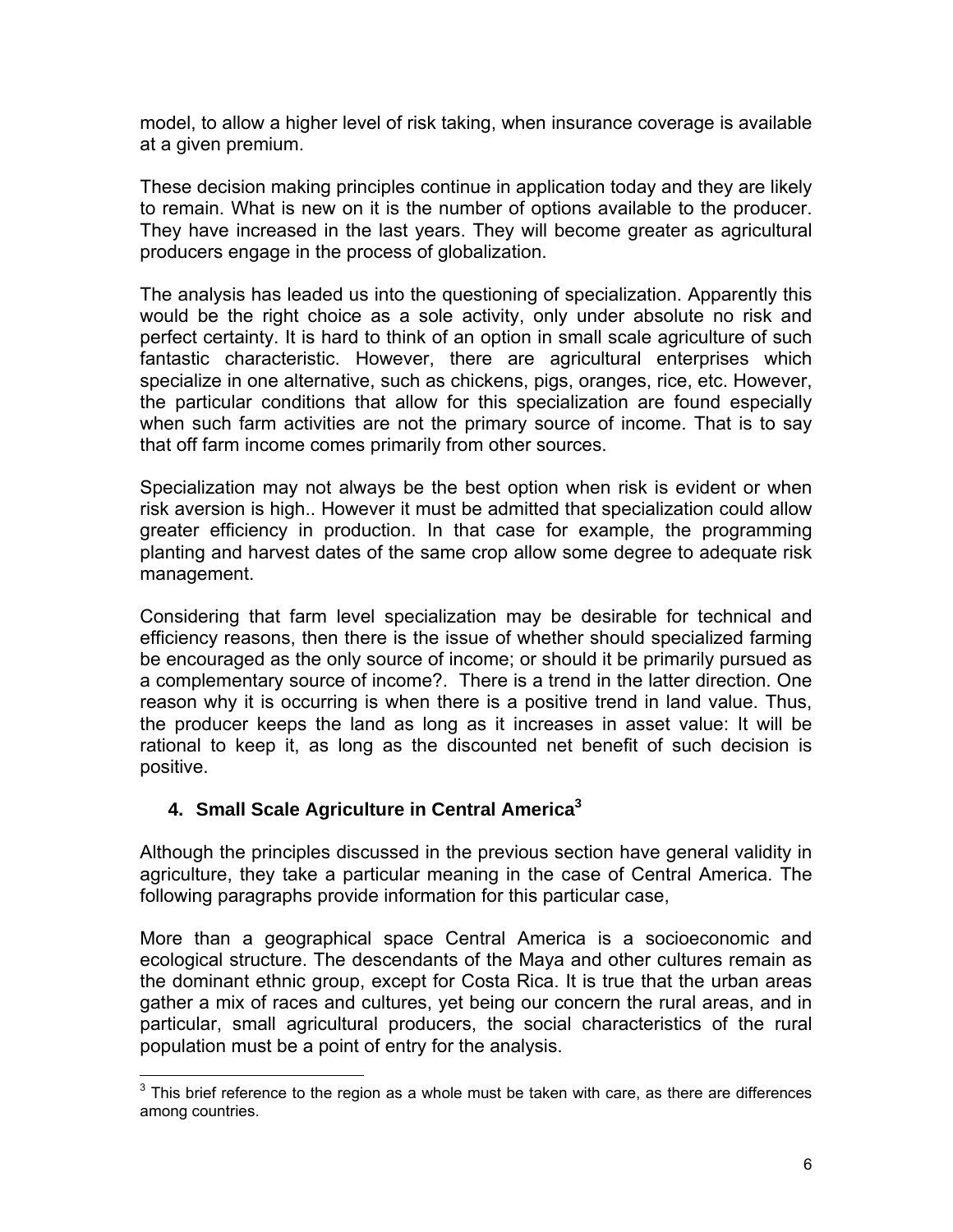Most small agricultural producers are descendants of the native inhabitants. Their cultures and values hold them strongly to the land and nature. They are agriculturalists, artisans and merchants, in principle; thus the prospects for their performance in other activities than agriculture are possible. However, education age and household commitments, not always allow the change.

The economic and social influences brought in with colonization, exposed them to change and migration towards urban areas. Rural - urban migration has been the most significant feature of demographic change in Central America. However, any of these migrants to the cities are not better off in their new habitat. Nevertheless, it is important to value urban - rural relations as a key element for the development of the region.

From the ecological side, the region has some dominant features: First, a high degree of biodiversity, which in turn explains why agriculture, silvopastoral systems, hunting and fishing were for many years the basis for living in their closed rural economies, until de  $19<sup>th</sup>$  Century. Second there is a variety of ecosystems: They range between the flat drylands in the Pacific side, the hills and the tropical plateaus of the Atlantic. Third, there is a marked seasonality of the rains, abundant between May and November and almost nil between December and April. And, fourth, natural disasters, including earthquakes and hurricanes, are part of the continuous scenario, and this will not change. Thus, in general the agricultural producers in the region have on one hand alternatives and on the other, reasons for diversification.

The original social communal organization was built on the basis of a wise utilization of natural resources, the productive activities and the need for protection against disasters. They are revealed in the eating habits (strongly dependent on corn tortillas, beans, chilies, tomatoes and local fruits), social and religious gatherings, music and dance. Food security was a principle in the socio political model, because of the high risks of not having enough to eat, until the next season, due to natural disasters. These disasters have affected the stability of production and the available time for farming, as part of it had to be dedicated to reconstruction.

The social and economic structure of the Maya and the characteristics of the ecosystems, were not respected by colonization, which remains as an important force even in this new Century. The presumption of what was good for the White, had to be good for the Indians, encouraged agricultural production systems, and forms of organization, which have not always helped the smaller agricultural producers of the region. Deforestation and extractive agriculture were encouraged by policies aimed at economic growth and accumulation of economic power, but not motivated by development of the local populations. Resource exhaustion and rural poverty then, grew as a natural response.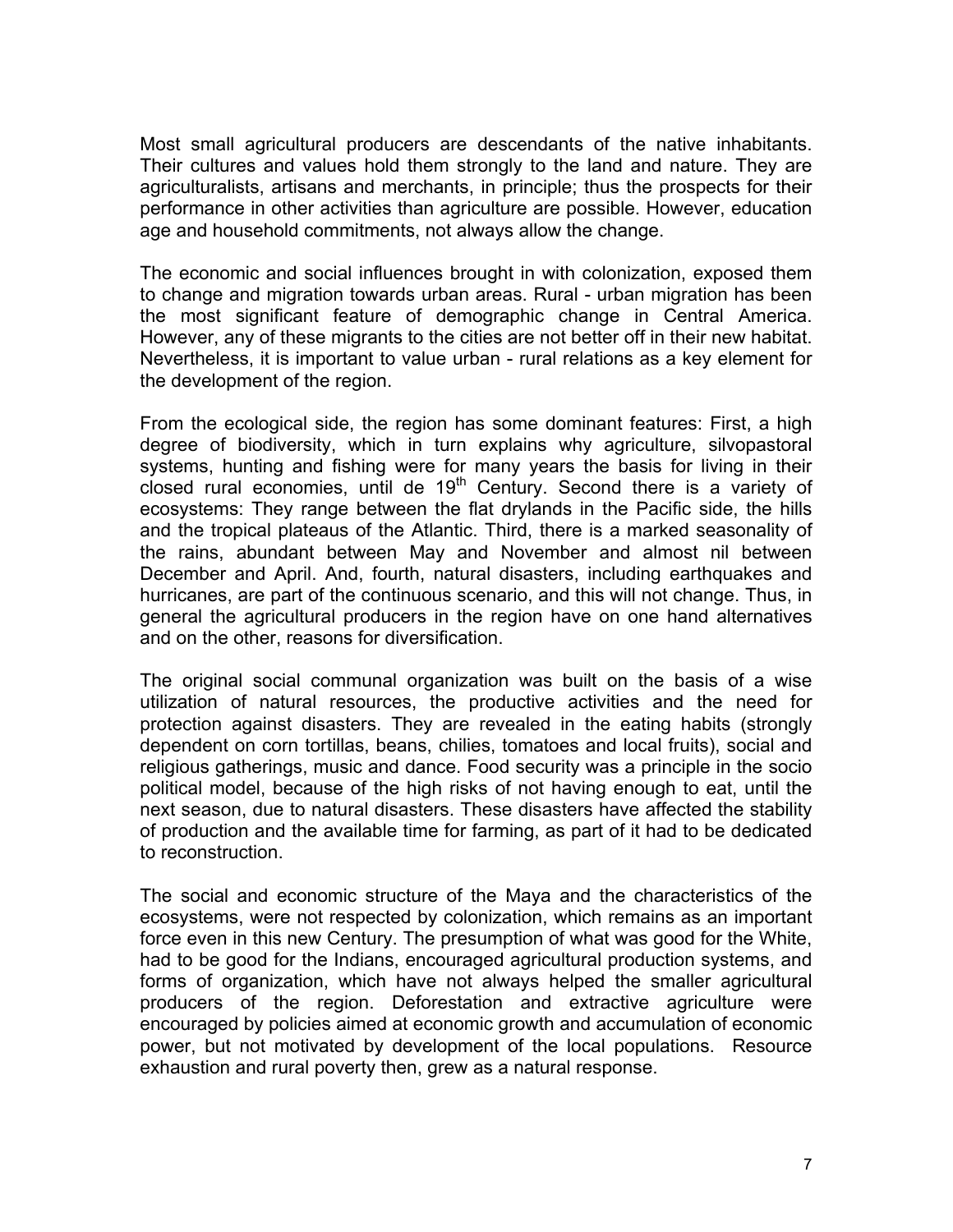The referred issues are no arguments to go back trying to reconstruct the previous rural systems of Central America. Yet, they must be valued in order to suggest the adequate pattern for the future.

An attempt is made here to refer the main characteristics of small agricultural producers in Central America. Each one of the identified characteristics is additive to the precedent, hence as more of the characteristics are added to the first one, the poorer are the producers and less feasible is to overcome their condition, through farming and even more difficult through specialized farming. Small agricultural producers are:

- 1. Owners or holders of farm lands, of a size such that can not produce enough for a decent living of the family.
- 2. Usually located in fragile ecosystems, thus highly exposed to losses, because of natural disasters.
- 3. Deprived of irrigation water, therefore the land can only be exploited part of the time, with a result of very low productivity.
- 4. Limited in their availability of tools, equipment and machinery, hence the productivity of labor is very low.
- 5. Owners of very few low value capital assets, and many times without title of the land; this makes them unable to obtain formal credit;
- 6. Dedicated to produce basic grains, beans other low profit crops and cattle of low productivity, and dependent on such products for basic food;
- 7. Limited in their technological knowledge and managerial capacity, hence unable to incorporate innovations and;
- 8. Isolated from main roads and without access to transportation, hence costs of commercialization and post harvest loses are high, plus prices paid for inputs and services are also high
- 9. Usually highly risk avert, hence unwilling to bear debts; and
- 10. Without access to health and other basics services, therefore illness and diseases are common, contributing to low productivity.

Figure 1 provides the hypothetical case of small agricultural producers with increasing difficulties to be feasible, as the referred features mount onto the producers shoulder. Evidently not all features occur in all cases, neither one excludes others. Presenting the situation in this mode allows us to identify critical issues, which need specific policies for improvement.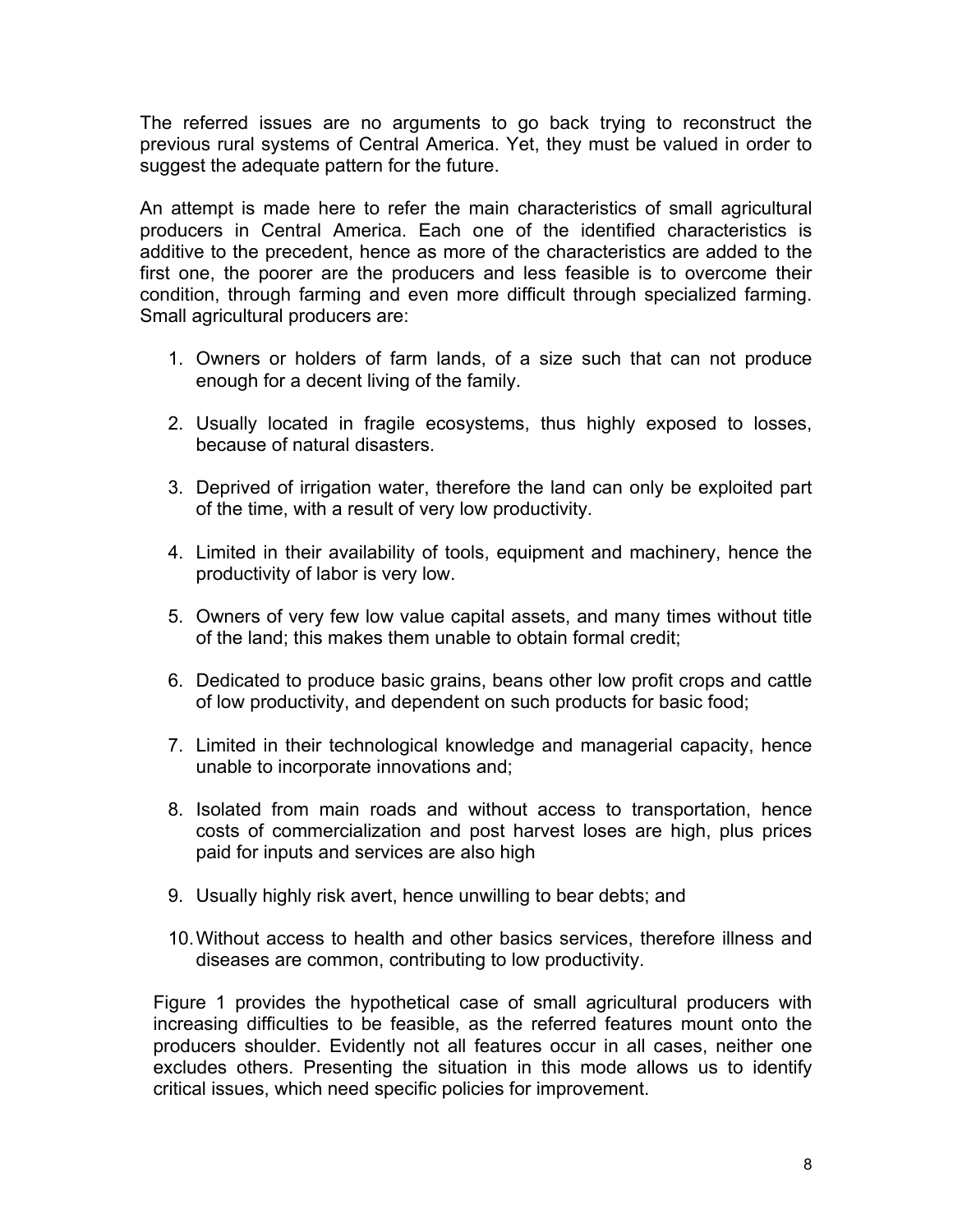Along with these characteristics, it should be recognized that many small agricultural producers in Central America, for which some of these constraints were not present or removed, were successful in producing high value crops and livestock products for domestic and international markets. As a result, their income and welfare has improved: Their children are better nourished, many of them went to the university and they become successful entrepreneurs and important local political leaders. Group organization, technology, individual capacity and willingness, were key conditions observed in most successful cases.



The number of successful small agricultural producers in Central America is limited, probably less than five percent. Others manage to live in reasonable conditions. The larger portion live in very miserable conditions, their income places them easily below the poverty line. They are frequently exposed to temporary government relief programs, which provide transitory benefits. Furthermore, such programs are often managed within an environment of corruption and are of low effectiveness.

#### **5**. **Land Use and Income among Small Producers**

A limitation for this research comes from the unknown number of agricultural producers in the region, the size of their land holdings; the crops grown and animals held; as well as the composition of income. There is not recent census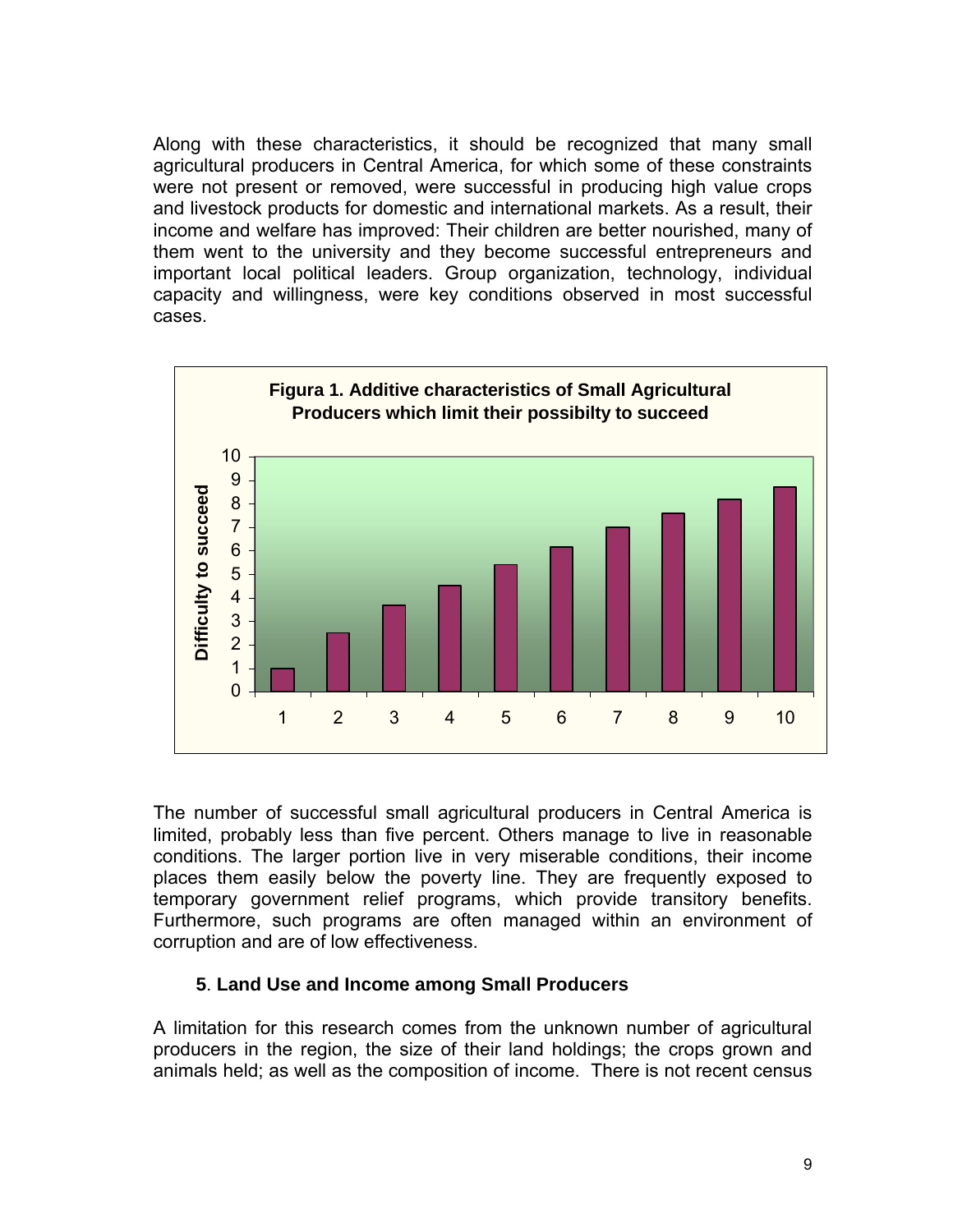of agriculture in any of the countries. An approximation is that the number of farm units is in the border of one million.

It is estimated that in Central America around 375,000 farm units hold some cattle. The total cattle population is 11 million; thus the average number of cattle per farm would be around 30. Considering that a limited number of farms that hold more than 200 head; most of the farms hold less than twenty head of cattle. That could be considered a small operation, particularly if most of them are for a dual purpose, with milk yields of around 1000 liters/cow/year. Most of these producers also grow other crops, particularly basic grains, plantain and cassava.

In the coffee sector, the most important in Central American agricultural sector; most of the farms are of less than two hectares. CEPAL estimated that, in Central America, there are 291,000 coffee producers. Around 200,000 have average plots of 0.8 hectares and 47,900 have average plots of 3.6 hectares. Even with such a small size of plots, producers who grow coffee used to generate on the average, a reasonable income per hectare, before the coffee crisis of the last three years. Larger incomes among small producers are obtained only by those growing vegetables for domestic and export markets. In this case, the size of plots is smaller than one hectare; and it is limited to the lands of better quality and with water for irrigation.

Small producers in Central America also engage in other farm level activities. They include poultry for eggs and meat produced under contract with commercial plants and distributors. There are around one thousand small broiler operations that hold an average of 5000 chickens, during growth periods of seven weeks. These small producers usually have very small plots; they depend basically on family labor and they are located in periurban areas.

Relating the sources of income of agricultural producers in Central America, few live exclusively from farming. The composition of income comes from: crops, milk and cattle, off farm employment in other farms and other rural activities; and remittances from relatives in urban towns and abroad. This composition varies among regions in each country and among countries. In Costa Rica off farm employment is significant; in Nicaragua remittances form Costa Rica are crucial and in El Salvador remittances form the U.S.A account for almost 50 percent of total family income in the lowest rural income strata.

Small agricultural producers and landless peasants in Central America account for the largest portion of the rural poor. Also, it is estimated that currently the rural poor account for near sixty percent of total population under the poverty line. Even when there are interesting proposals to generate rural income outside agriculture, like in ecotourism and services, it should be recognized that many of the rural poor have limited possibilities to employ themselves outside agriculture. Age, education, location and other factors limit their options.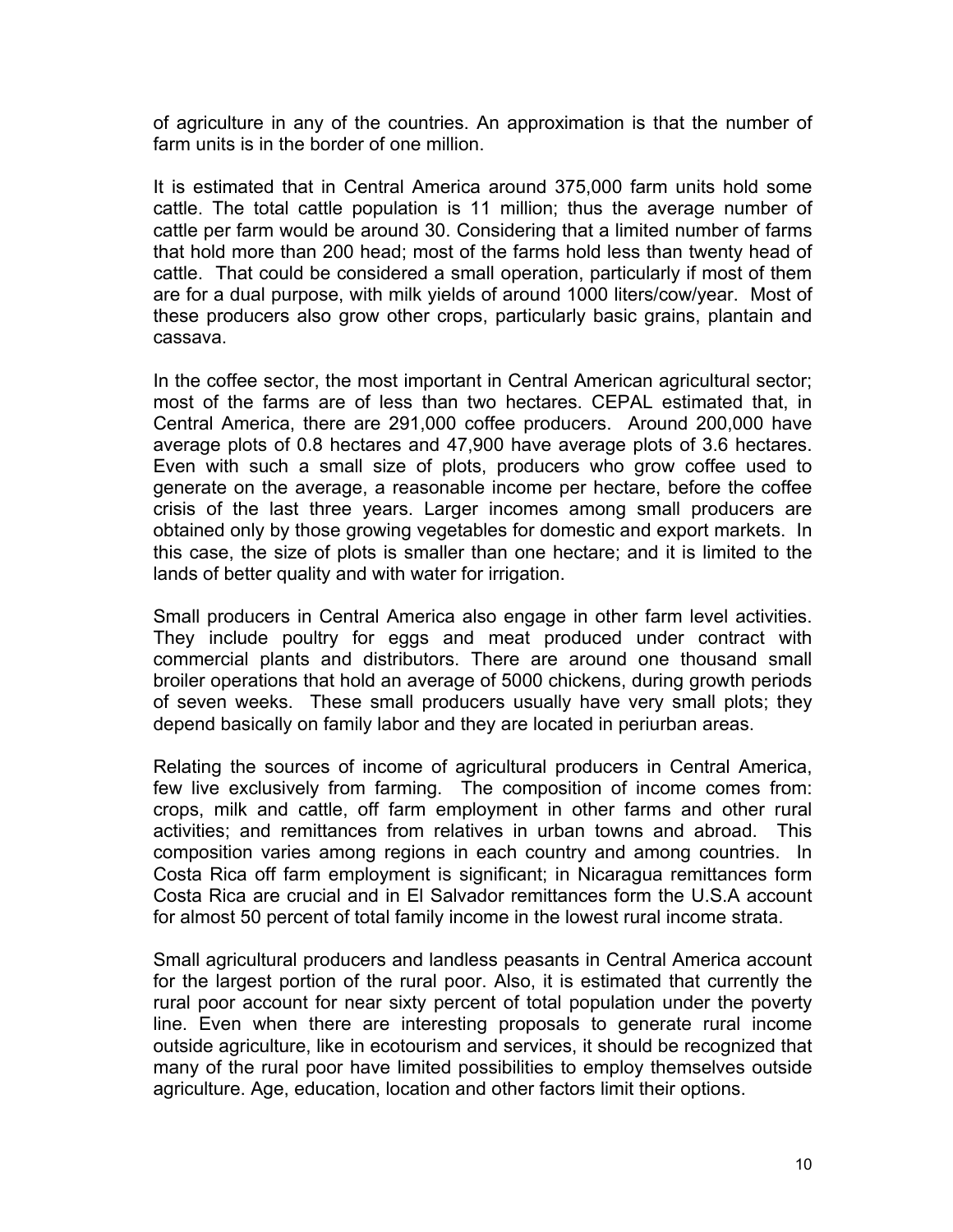An important feature to consider in Central America is the location of poor agricultural producers with respect to urban markets or just to roads. In general the situation is not as dramatic as in the Andes or in the larger countries as Brasil. However there are important variations. In general those located closer to roads and towns have been able to generate complementary incomes and receive better prices for their products.

#### **6. What policies contributed to the Current Conditions?**

Without any question, there are a number of government policies, which have contributed to the current situation of poor small agricultural producers in Central America. This has happened in contrast with what is observed in Europe, for example, where there is a specific goal to protect the small producer and it is not just the result of having the money to do it. More important than that, this form of agriculture is a model for development.

The model in Central America did not value small agricultural producers as an asset. Rather, they were always seen as a liability. With that view, land reform during the sixties was the means distribute resources in order to pacify the interests. In the seventies and eighties, subsidies to products, inputs and credits were provided to level off the field with the industrial sector: Little was done to assist the small farmers in their route to progress.

Early in the eighties an effort was supported throughout the region, with important contributions from USAID, to assist small producers in the change towards non traditional crops, with a reasonable success in few cases. In the nineties a more radical attitude was taken as part of the structural reform programs: "Small farmers had to organize themselves, change crops and be competitive". Quite often Ministers of Economics and Trade and even some Ministers of Agriculture, repeated the poorly learned lesson: "Either small producers change or get out of agriculture". Of course, this did not always happen. Many small producers continued with the same crops, just got poorer and less deprived of opportunities.

| Table 1. Policies in the 90's and their influence on Small Agricultural |
|-------------------------------------------------------------------------|
| <b>Producers</b>                                                        |

| <b>Policy Measure</b>                         | <b>Effect</b>                                                                  |  |
|-----------------------------------------------|--------------------------------------------------------------------------------|--|
| <b>Agricultural Export Promotion</b>          | Creation of rural employment                                                   |  |
| Urban Bias - maquilas                         | Migration of the most capable                                                  |  |
| Diminished tariffs<br>to<br>products (grains) | agricultural Increased imports of grains and lower<br>domestic prices          |  |
| Financial reform                              | Higher interests rates for agriculture and<br>more stringent credit conditions |  |
| Fiscal austerity                              | Lower expenditures on agricultural research                                    |  |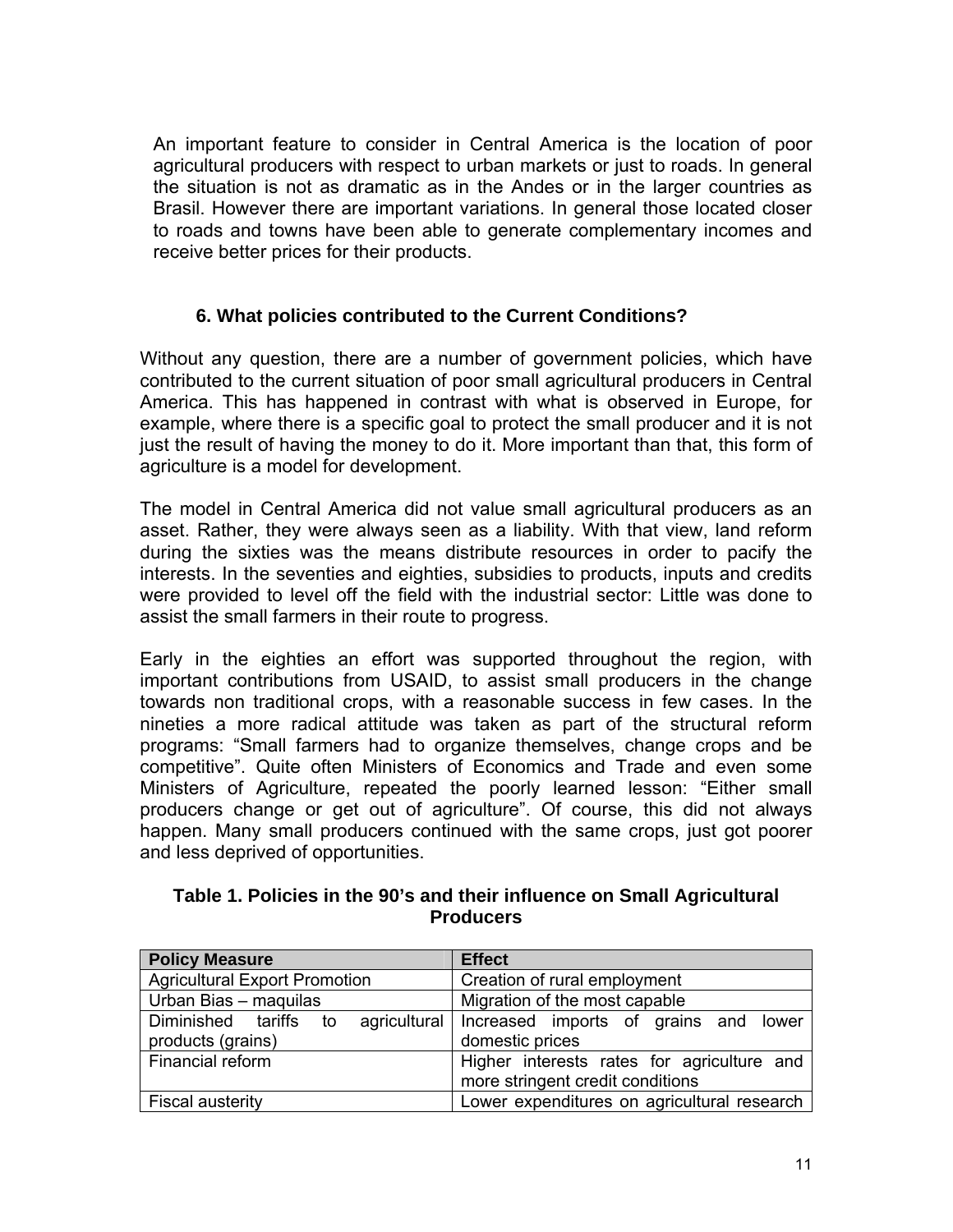| <b>Ministries of Agriculture</b> |                                                                                                                                 |
|----------------------------------|---------------------------------------------------------------------------------------------------------------------------------|
|                                  |                                                                                                                                 |
|                                  | Lower costs of production, but benefits were<br>more significant for larger agricultural<br>producers which use imported inputs |

Table 1 summarizes the main policies in practice in the nineties and even now, with direct influence on the situation of agricultural producers. In each case, the column in the left identifies the policy measure and the one on the right identifies the policy effect.

Evidently, there is a mix of positive and negative effects, yet the latter outweigh the former. Some of these policies have been in practice for many years, thus they have already created structural changes.

The nature of structural conditions makes it more difficult to change the situation of small agricultural producers, as simple response to market signals. For example, the size of the plots is getting smaller, because of the division of property; the older and less capable are staying at the farm; the quality of the resource base has diminished; water for irrigation is getting scarcer and in general small producers face large transaction costs. These conditions can not be reverted easily, thus the solution of the problem may take many years and only if there is continuity in the policies.

## **7**. **Prospective Scenario under Globalization**

At the risk of omissions of some important factors, one can expect that the scenario ahead will be dominated by difficult conditions and possibly some opportunities. The expected features would likely include the following:

- Increased difficulties to compete in the international markets for the agricultural products exported from the region. This would lower the possibilities for employment in rural areas.
- Continued negative trend in the prices of basic grains. This would make more difficult for small agricultural producers to produce these crops competitively, unless a portion is produced primarily for family consumption.
- Remaining high tariff protection to agricultural products with higher aggregate value in developed countries. This will make more difficult to create employment in export oriented agro industries.
- Stronger pressure to attend social matters in urban areas. This would leave fewer public resources for agricultural programs and rural infrastructure.
- There is no reason to expect that natural disasters will diminish or lower their damaging effects. This will continue affecting the livelihoods of the rural poor, especially those located in the most fragile environments.
- Opportunities brought by the trade agreements, allowing exports of differentiated higher value products.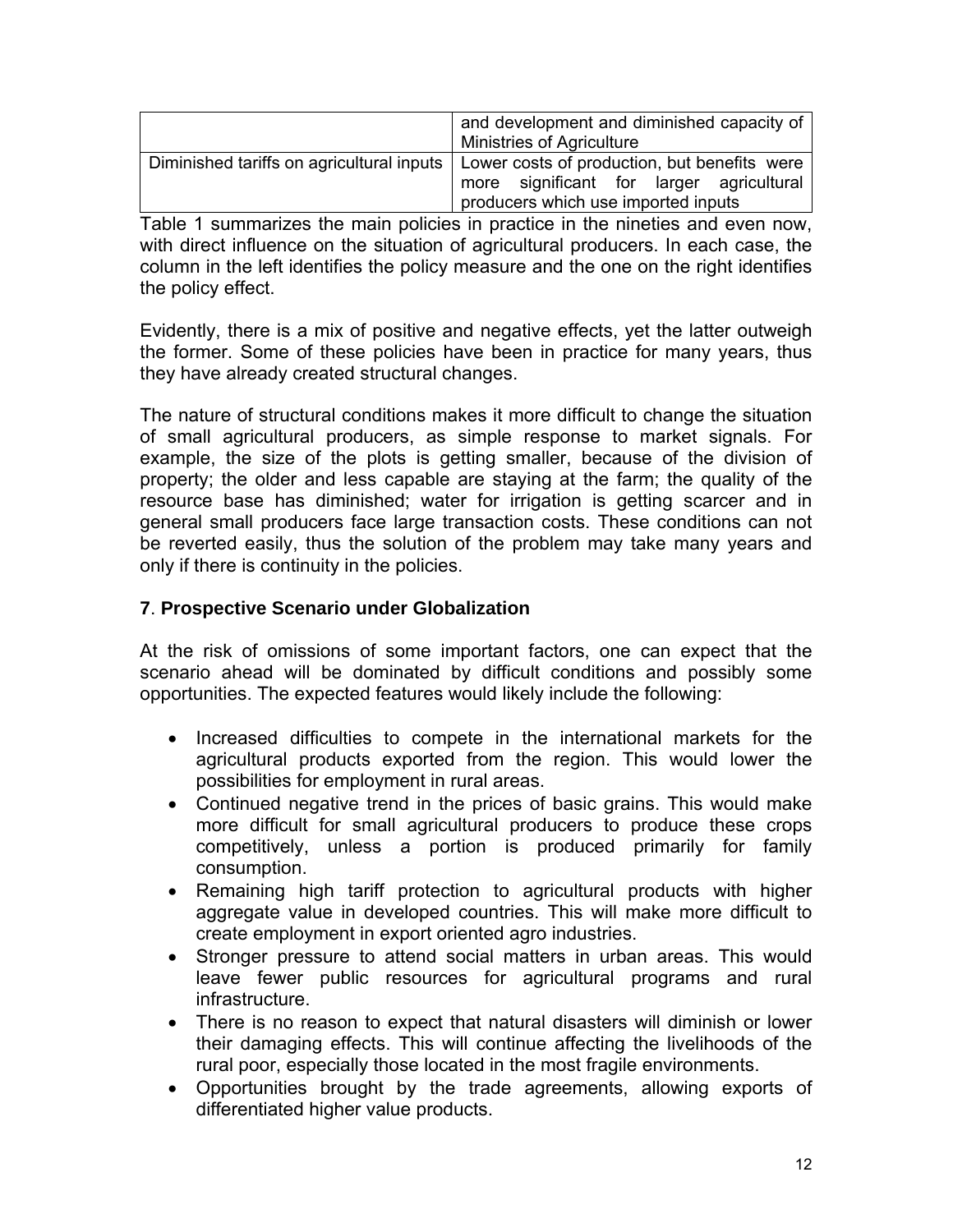- Increasing interest in the provision of environmental services on agricultural farms, thus encouraging practices that are congruent with this goal.
- Rapidly growing technologies for agricultural production and processing which could allow production of higher quality and higher value products.
- Growing tourism (local and international) interested in the rural scenery and culture s an alternative.

The scenario referred is realistic, thus getting smaller farmers out of their current critical situation poses three major challenges. First, the conditions are more difficult regarding competition; second, the structural negative factors have built stronger regarding deterioration of the land and infrastructure; and; third, there are less public financial resources than in the past for poverty alleviation programs.

On the other hand there are opportunities. First, he prospects are reasonably good on markets for differentiated, new and value added products and for services that can be provided by agricultural enterprises. Second, in general markets have become wider in the sense that consumers for specific products and services can be found anywhere in the world. And third, globalization does not deny opportunities to the products and services that built image and quality on the basis of local characteristics.

## **8**. **Concluding Comments**

The analysis of constraints and opportunities here referred ought to be taken as a point of departure to identify the policy options. Policies should be defined to remove those constraints, but also keeping in mind the goal of positively guided diversification. Hence, the goals of these policies, one at a time and in conjunction, would include.

- Avoid further fragmentation of the land
- Provide water for irrigation
- Built infrastructure and production systems to improve quality of the land
- Improve knowledge and managerial quality of producers
- Improve capitalization of farm units with small size equipment and machinery and basic infrastructure, through longer term credit programs
- Decrease the impact of seasonality on production patterns;
- Develop non-agricultural activities in the farms and local communities, mainly for women and younger people
- Attract investments that create higher quality employment; through tax policy and promotion of rural attributes
- Strengthen local producer organizations in a corporative way; through specific support on management matters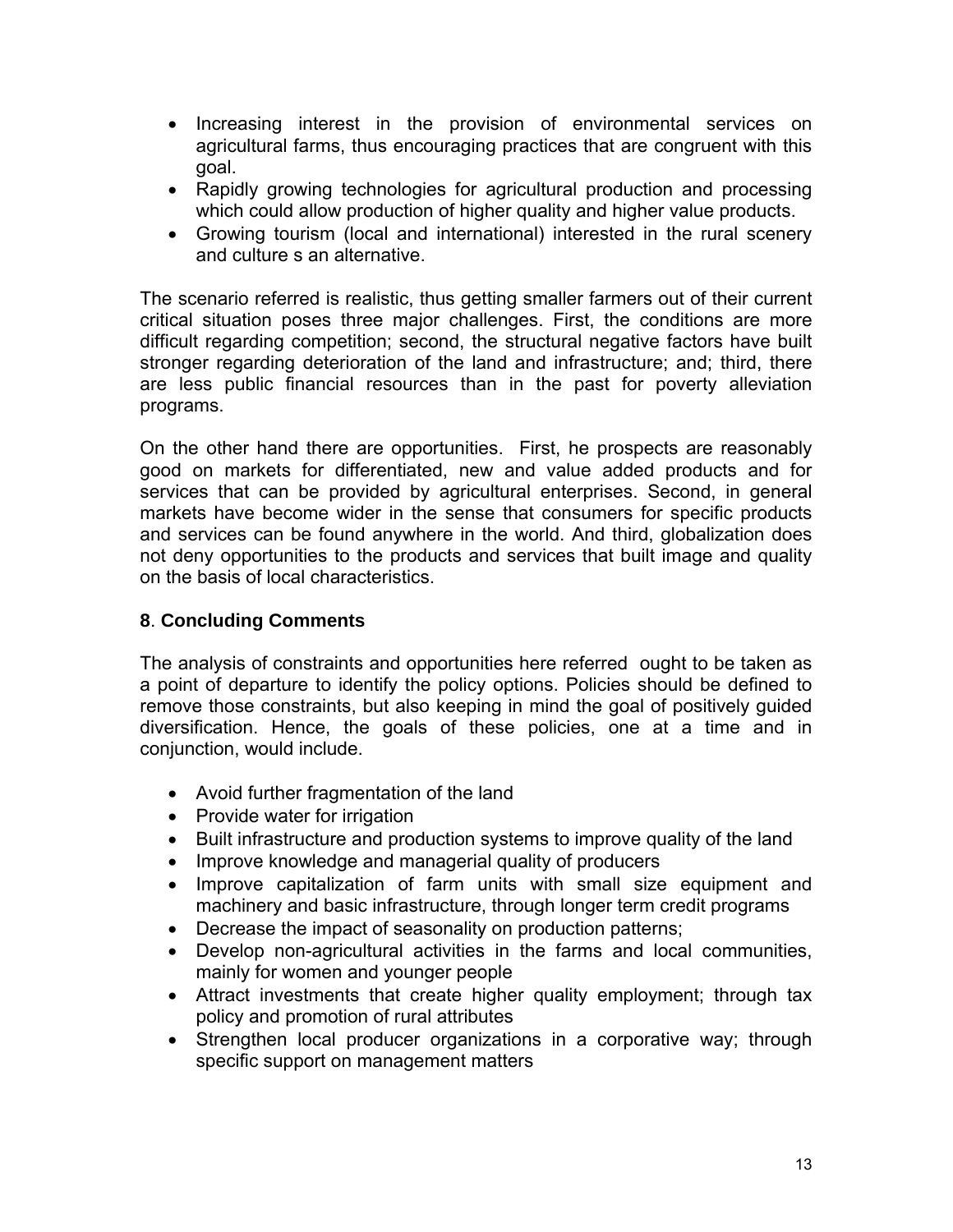For policies to achieve these goals, they need a substantial change from the current pattern. This has focused on free low-quality agricultural extension and giveaway programs. Governments and donors are responsible for them. Both only create dependence on public sector entities and international agencies; which in turn are used as an argument to perpetuate inefficient bureaucracies. There is a strong need for education and clear messages about the role of government and elimination of the notion that public entities are gift minded. On this regard, a substantial change is needed in the old-fashioned Ministries of Agriculture, Institutes of Agricultural Research and Institutes for Rural Development.

From this analysis it could be concluded that some small agricultural producers may improve their incomes through increased productivity, higher quality of products and adding value if they face globalization with an optimistic attitude. For many of the poor farmers, that may not be possible, or it could not be achieved as fast as it is needed. Even if it was possible, it would not be enough for everyone. Hence, off farm employment is needed. To make this possible, there is a strong need to focus public investment in key aspects as education and health and attract private investment, domestic and foreign, in commercial agriculture, rural agro industries and other activities feasible in rural areas. These firms ought to commit themselves to work with the human resources available and contribute to improve their skills.

A comment needed pertains to the policies needed to allow the addition of value at the farm level and rural areas and to attract investments. At least three matters deserve more attention. First, policies for agriculture must encourage a better relation among actors in the production chain and training of farmers in the "how to" of positive diversification and aggregating value. Second, define specific incentives to attract investment into agriculture; including urban business, the transnational corporations and national food industries willing to assume social responsibility. And third, take a very strong position in international trade negotiations, regarding the need that developed nations eliminate the current tariff structure to agricultural and food products with aggregated value.

A closing remark is much needed: The quality of life of smaller agricultural producers depends strongly in two mayor forces: First, their own effort, to get out of poverty, without expecting more gifts from government agencies and donors. And second, a new framework of policies, to create better conditions for competitive farming and private investments in rural areas. Regarding the latter point, three focal points are: First, more efficient public investments and programs to lower transaction costs; second, a heavy emphasis on programs to create capabilities of individuals and organizations; and third, a strong reliance on private actors and market forces and less emphasis on give away-government managed programs.